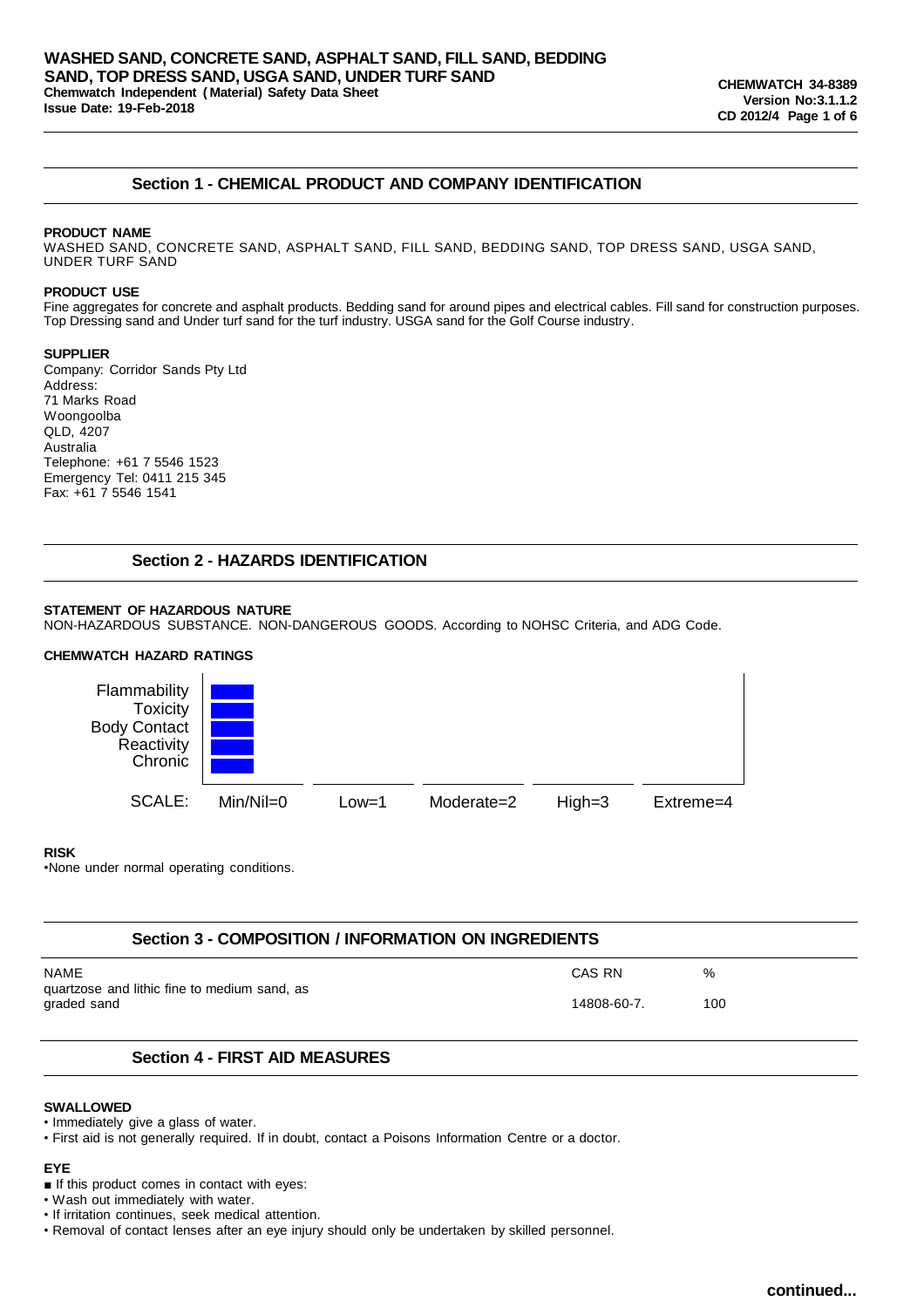**Section 4 - FIRST AID MEASURES**

#### **SKIN**

- If skin or hair contact occurs:
- Flush skin and hair with running water (and soap if available).
- Seek medical attention in event of irritation.

### **INHALED**

- If dust is inhaled, remove from contaminated area.
- Encourage patient to blow nose to ensure clear passage of breathing.
- If irritation or discomfort persists seek medical attention.

#### **NOTES TO PHYSICIAN**

■ Treat symptomatically.

# **Section 5 - FIRE FIGHTING MEASURES**

### **EXTINGUISHING MEDIA**

- There is no restriction on the type of extinguisher which may be used.
- Use extinguishing media suitable for surrounding area.

### **FIRE FIGHTING**

- Alert Fire Brigade and tell them location and nature of hazard.
- Wear breathing apparatus plus protective gloves in the event of a fire.
- Prevent, by any means available, spillage from entering drains or water courses.
- Use fire fighting procedures suitable for surrounding area.

### **FIRE/EXPLOSION HAZARD**

- Non combustible.
- Not considered a significant fire risk, however containers may burn.

### **FIRE INCOMPATIBILITY**

■ None known.

#### **HAZCHEM**

None

# **Section 6 - ACCIDENTAL RELEASE MEASURES**

#### **MINOR SPILLS**

- Clean up all spills immediately.
- Avoid contact with skin and eyes.
- Wear impervious gloves and safety glasses.
- Use dry clean up procedures and avoid generating dust.

## **MAJOR SPILLS**

- Moderate hazard.
- CAUTION: Advise personnel in area.
- Alert Emergency Services and tell them location and nature of hazard.
- Control personal contact by wearing protective clothing.
- Prevent, by any means available, spillage from entering drains or water courses.

**Personal Protective Equipment advice is contained in Section 8 of the MSDS.**

## **Section 7 - HANDLING AND STORAGE**

#### **PROCEDURE FOR HANDLING**

- Limit all unnecessary personal contact.
- Wear protective clothing when risk of exposure occurs.
- Use in a well-ventilated area.
- Avoid contact with incompatible materials.

#### **SUITABLE CONTAINER**

■ Multi-ply paper bag with sealed plastic liner or heavy gauge plastic bag.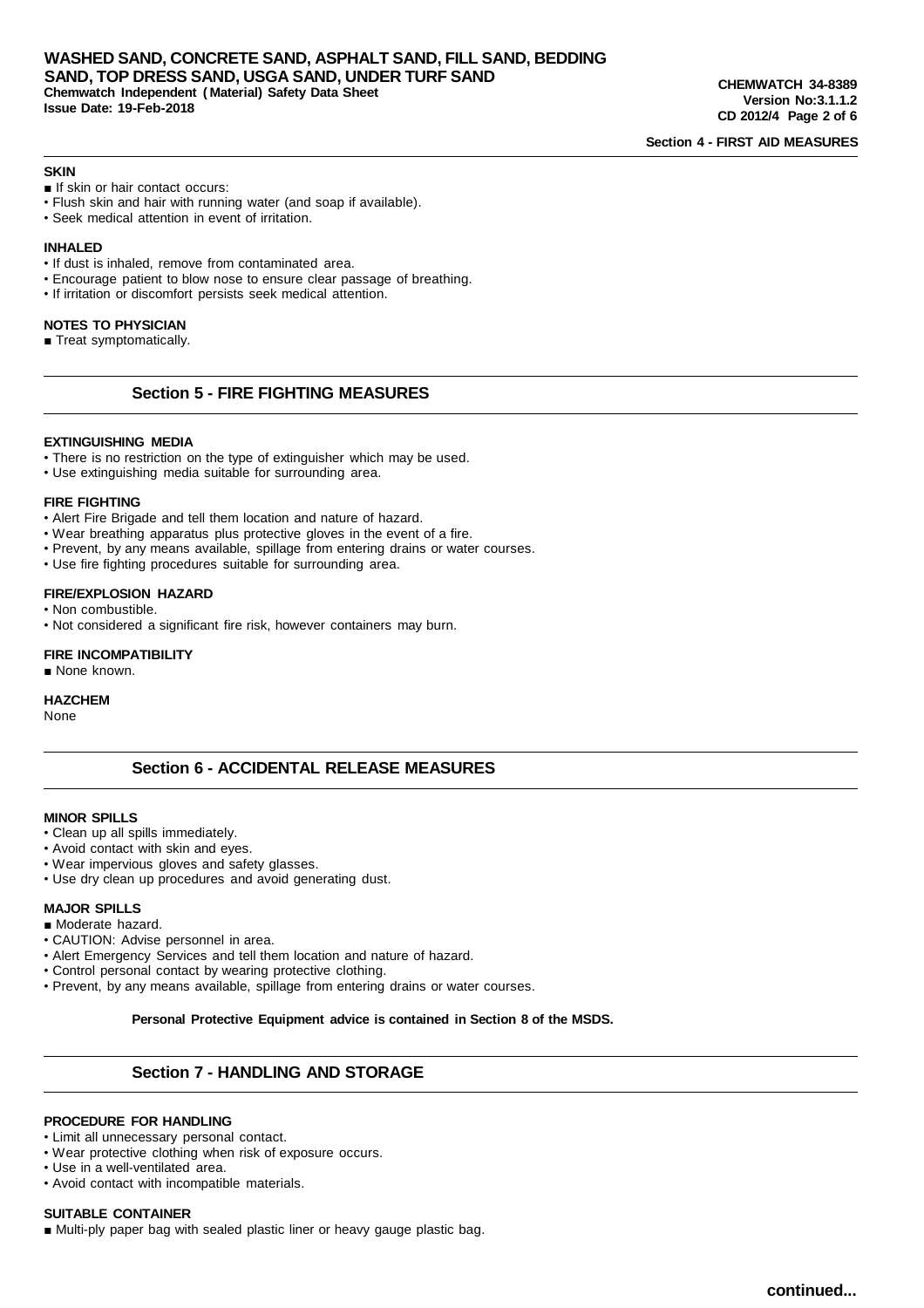**Section 7 - HANDLING AND STORAGE**

NOTE: Bags should be stacked, blocked, interlocked, and limited in height so that they are stable and secure against sliding or collapse.

### **STORAGE INCOMPATIBILITY**

■ None known.

## **STORAGE REQUIREMENTS**

- Store in original containers.
- Keep containers securely sealed.
- Store in a cool, dry area protected from environmental extremes.
- Store away from incompatible materials and foodstuff containers.

## **Section 8 - EXPOSURE CONTROLS / PERSONAL PROTECTION**

#### **EXPOSURE CONTROLS**

The following materials had no OELs on our records • graded sand: CAS:14808- 60- 7

#### **MATERIAL DATA**

WASHED SAND, CONCRETE SAND, ASPHALT SAND, FILL SAND, BEDDING SAND, TOP DRESS SAND, USGA SAND, UNDER TURF SAND:

■ These "dusts" have little adverse effect on the lungs and do not produce toxic effects or organic disease. Although there is no dust which does not evoke some cellular response at sufficiently high concentrations, the cellular response caused by P.N.O.C.s has the following characteristics:

- the architecture of the air spaces remain intact,
- scar tissue (collagen) is not synthesised to any degree,
- tissue reaction is potentially reversible.
- Extensive concentrations of P.N.O.C.s may:
- seriously reduce visibility,

### GRADED SAND:

NOTE: This product contains negligible amount of respirable dust.

# **PERSONAL PROTECTION**



#### **RESPIRATOR**

•Particulate. (AS/NZS 1716 & 1715, EN 143:2000 & 149:2001, ANSI Z88 or national equivalent)

## **EYE**

- Safety glasses with side shields
- Chemical goggles

• Contact lenses may pose a special hazard; soft contact lenses may absorb and concentrate irritants. A written policy document, describing the wearing of lens or restrictions on use, should be created for each workplace or task. This should include a review of lens absorption and adsorption for the class of chemicals in use and an account of injury experience. Medical and first-aid personnel should be trained in their removal and suitable equipment should be readily available. In the event of chemical exposure, begin eye irrigation immediately and remove contact lens as soon as practicable. Lens should be removed at the first signs of eye redness or irritation - lens should be removed in a clean environment only after workers have washed hands thoroughly. [CDC NIOSH Current Intelligence Bulletin 59], [AS/NZS 1336 or national equivalent].

### **HANDS/FEET**

■ The selection of the suitable gloves does not only depend on the material, but also on further marks of quality which vary from manufacturer to manufacturer. Where the chemical is a preparation of several substances, the resistance of the glove material can not be calculated in advance and has therefore to be checked prior to the application.

The exact break through time for substances has to be obtained from the manufacturer of the protective gloves and has to be observed when making a final choice.

Suitability and durability of glove type is dependent on usage. Important factors in the selection of gloves include:.

Experience indicates that the following polymers are suitable as glove materials for protection against undissolved, dry solids, where abrasive particles are not present.

- polychloroprene
- nitrile rubber
- butyl rubber
- fluorocaoutchouc.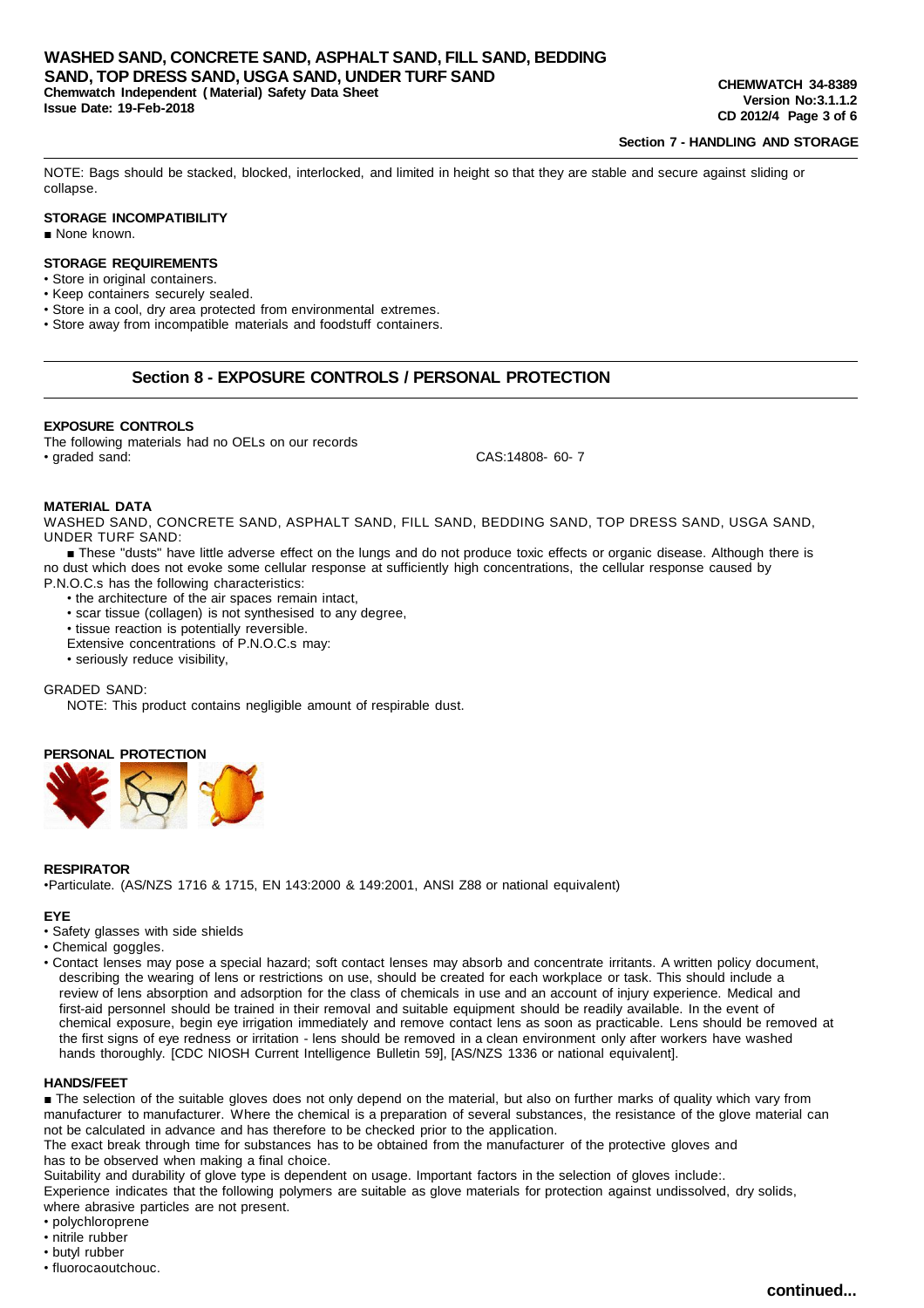# **Section 8 - EXPOSURE CONTROLS / PERSONAL PROTECTION**

#### **OTHER**

■ No special equipment needed when handling small quantities.

- OTHERWISE:
- Overalls.
- Barrier cream.
- Eyewash unit.

### **ENGINEERING CONTROLS**

■ Engineering controls are used to remove a hazard or place a barrier between the worker and the hazard. Well-designed engineering controls can be highly effective in protecting workers and will typically be independent of worker interactions to provide this high level of protection.

The basic types of engineering controls are:

Process controls which involve changing the way a job activity or process is done to reduce the risk.

Enclosure and/or isolation of emission source which keeps a selected hazard "physically" away from the worker and ventilation that strategically "adds" and "removes" air in the work environment.

# **Section 9 - PHYSICAL AND CHEMICAL PROPERTIES**

#### **APPEARANCE**

Light grey to light orange fine to medium grain (0.075mm to 1.0mm) with no odour; does not mix with water.

### **PHYSICAL PROPERTIES**

Does not mix with water. Sinks in water.

| Divided Solid  | Molecular Weight                            | Not Applicable |
|----------------|---------------------------------------------|----------------|
| Not Applicable | Viscosity                                   | Not Applicable |
| Not Applicable | Solubility in water (g/L)                   | Immiscible     |
| Not Applicable | pH (1% solution)                            | $6.0 - 6.5$    |
| Not Available  | pH (as supplied)                            | Not Applicable |
| Not Applicable | Vapour Pressure (kPa)                       | Not Applicable |
| Not Applicable | Specific Gravity (water=1)                  | 2.6            |
| Not Applicable | <b>Relative Vapour Density</b><br>$(air=1)$ | Not Applicable |
| Not Applicable | <b>Evaporation Rate</b>                     | Not Applicable |
|                |                                             |                |

# **Section 10 - STABILITY AND REACTIVITY**

# **CONDITIONS CONTRIBUTING TO INSTABILITY**

■ Product is considered stable and hazardous polymerisation will not occur. *For incompatible materials - refer to Section 7 - Handling and Storage.*

# **Section 11 - TOXICOLOGICAL INFORMATION**

### **POTENTIAL HEALTH EFFECTS**

### **ACUTE HEALTH EFFECTS**

#### **SWALLOWED**

■ Not normally a hazard due to the physical form of product. The material is a physical irritant to the gastro-intestinal tract. Considered an unlikely route of entry in commercial/industrial environments.

### **EYE**

■ Although the material is not thought to be an irritant (as classified by EC Directives), direct contact with the eye may cause transient discomfort characterised by tearing or conjunctival redness (as with windburn). Slight abrasive damage may also result. The material may produce foreign body irritation in certain individuals.

### **SKIN**

■ The material is not thought to produce adverse health effects or skin irritation following contact (as classified by EC Directives using animal models). Nevertheless, good hygiene practice requires that exposure be kept to a minimum and that suitable gloves be used in an occupational setting.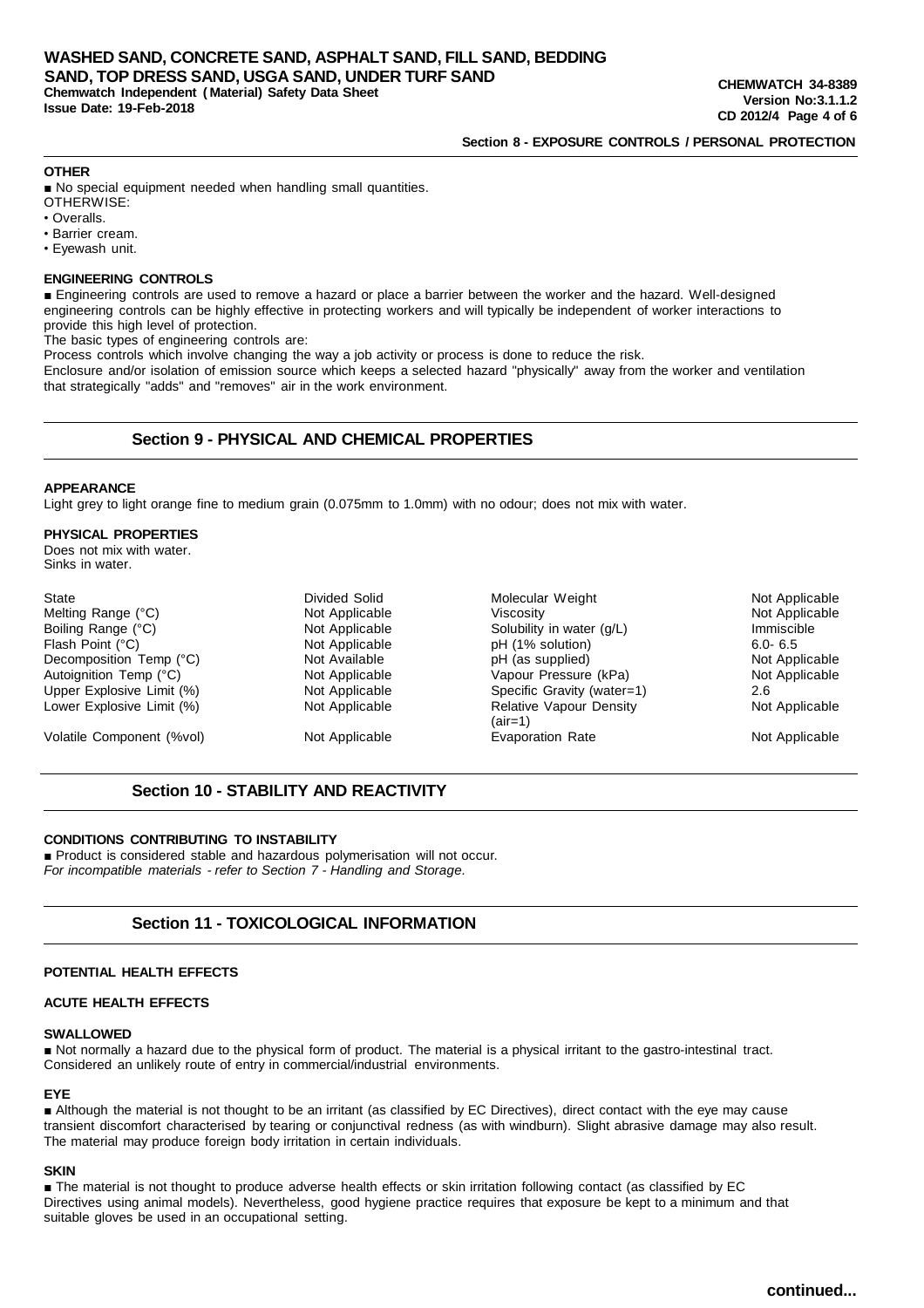**WASHED SAND, CONCRETE SAND, ASPHALT SAND, FILL SAND, BEDDING SAND, TOP DRESS SAND, USGA SAND, UNDER TURF SAND Chemwatch Independent ( Material) Safety Data Sheet Issue Date: 19-Feb-2018**

### **Section 11 - TOXICOLOGICAL INFORMATION**

#### **INHALED**

■ The material is not thought to produce adverse health effects or irritation of the respiratory tract (as classified by EC Directives using animal models). Nevertheless, good hygiene practice requires that exposure be kept to a minimum and that suitable control measures be used in an occupational setting.

Persons with impaired respiratory function, airway diseases and conditions such as emphysema or chronic bronchitis, may incur further disability if excessive concentrations of particulate are inhaled.

If prior damage to the circulatory or nervous systems has occurred or if kidney damage has been sustained, proper screenings should be conducted on individuals who may be exposed to further risk if handling and use of the material result in excessive exposures.

#### **CHRONIC HEALTH EFFECTS**

■ Long-term exposure to the product is not thought to produce chronic effects adverse to the health (as classified by EC Directives using animal models); nevertheless exposure by all routes should be minimised as a matter of course. Long term exposure to high dust concentrations may cause changes in lung function i.e. pneumoconiosis; caused by particles less than 0.5 micron penetrating and remaining in the lung. Prime symptom is breathlessness; lung shadows show on X-ray.

# **TOXICITY AND IRRITATION**

■ Not available. Refer to individual constituents.

#### **CARCINOGEN**

| graded sand | International Agency for    | Group | Carcinogenic to |
|-------------|-----------------------------|-------|-----------------|
|             | Research on Cancer (IARC) - |       | humans          |
|             | Agents Reviewed by the IARC |       |                 |
|             | Monographs                  |       |                 |

# **Section 12 - ECOLOGICAL INFORMATION**

No data

| Ecotoxicity<br>Ingredient | Persistence:<br>Water/Soil | Persistence: Air | <b>Bioaccumulation</b> | Mobility  |
|---------------------------|----------------------------|------------------|------------------------|-----------|
| graded sand               | No Data                    | No Data          | No Data                | No Data   |
|                           | Available                  | Available        | Available              | Available |

# **Section 13 - DISPOSAL CONSIDERATIONS**

■ Legislation addressing waste disposal requirements may differ by country, state and/ or territory. Each user must refer to laws operating in their area.

A Hierarchy of Controls seems to be common - the user should investigate:

- Reduction.
- DO NOT allow wash water from cleaning or process equipment to enter drains.
- It may be necessary to collect all wash water for treatment before disposal.
- In all cases disposal to sewer may be subject to local laws and regulations and these should be considered first.
- Where in doubt contact the responsible authority.
- Recycle wherever possible or consult manufacturer for recycling options.
- Consult State Land Waste Management Authority for disposal.

• Bury residue in an authorised landfill.

• Recycle containers if possible, or dispose of in an authorised landfill.

# **Section 14 - TRANSPORTATION INFORMATION**

## **HAZCHEM:** None (ADG7)

NOT REGULATED FOR TRANSPORT OF DANGEROUS GOODS: ADG7, UN, IATA, IMDG